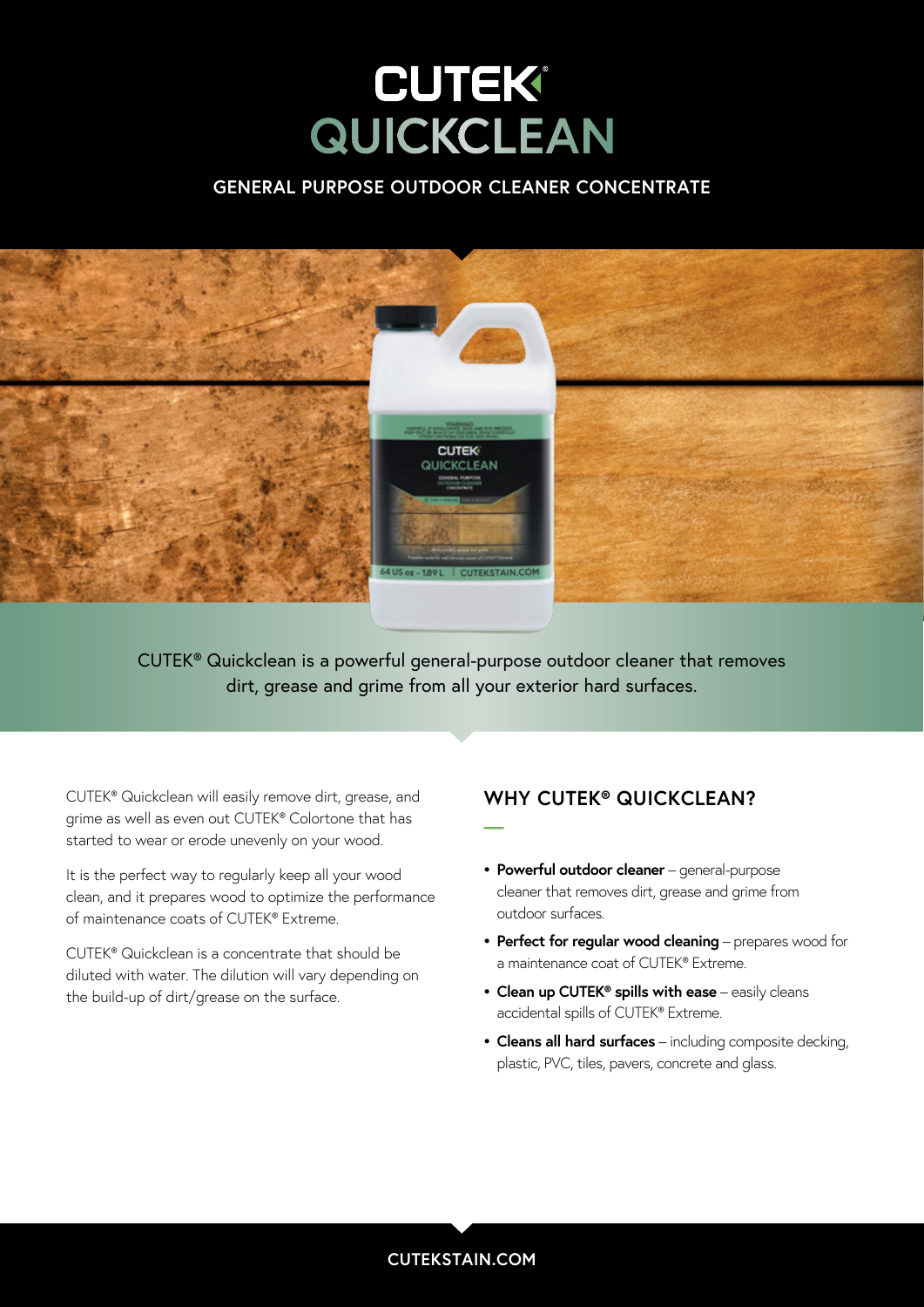washer Brush or paint pad Drop sheets and rags and rags and rags and rags and rags and rags and rags and rags a

## **DIRECTIONS FOR USE**



IMPORTANT: These figures represent typical averages for common substrates and are to be used as a guideline only.

# **IMPORTANT INFORMATION**

**—**

CUTEK® Quickclean is a powerful general-purpose outdoor cleaner. It easily removes dirt, grease and grime and is the perfect way to clean your wood in preparation for a maintenance coat of CUTEK® Extreme.

It is important for the user to determine the suitability of CUTEK® Quickclean for its intended application. CUTEK® Quickclean should be used diluted. The dilution will vary depending on the type of surface being cleaned and the buildup of dirt/grease on the substrate.

ALWAYS test product on a small test area, referring to the dilution guidelines, before making a full mixture and applying to any large sections. As the substrates and conditions can vary significantly, testing will enable you to accurately estimate the dilution ratio, working time, and amount of CUTEK® Quickclean required to complete your project. It will also enable you to perfect the cleaning technique that works best for your situation.

NOTE: Not all stains can be removed with CUTEK® Quickclean. To rejuvenate gray, weathered wood or to remove stubborn stains such as iron stains, water marks, tannins, resins, mold and fungus etc. you will need to use CUTEK® Wood Reviver

CUTEK® Quickclean will not remove film coatings. If you need to remove film forming coatings, we recommend using CUTEK® Wood Stripper.

### **CUTEKSTAIN.COM**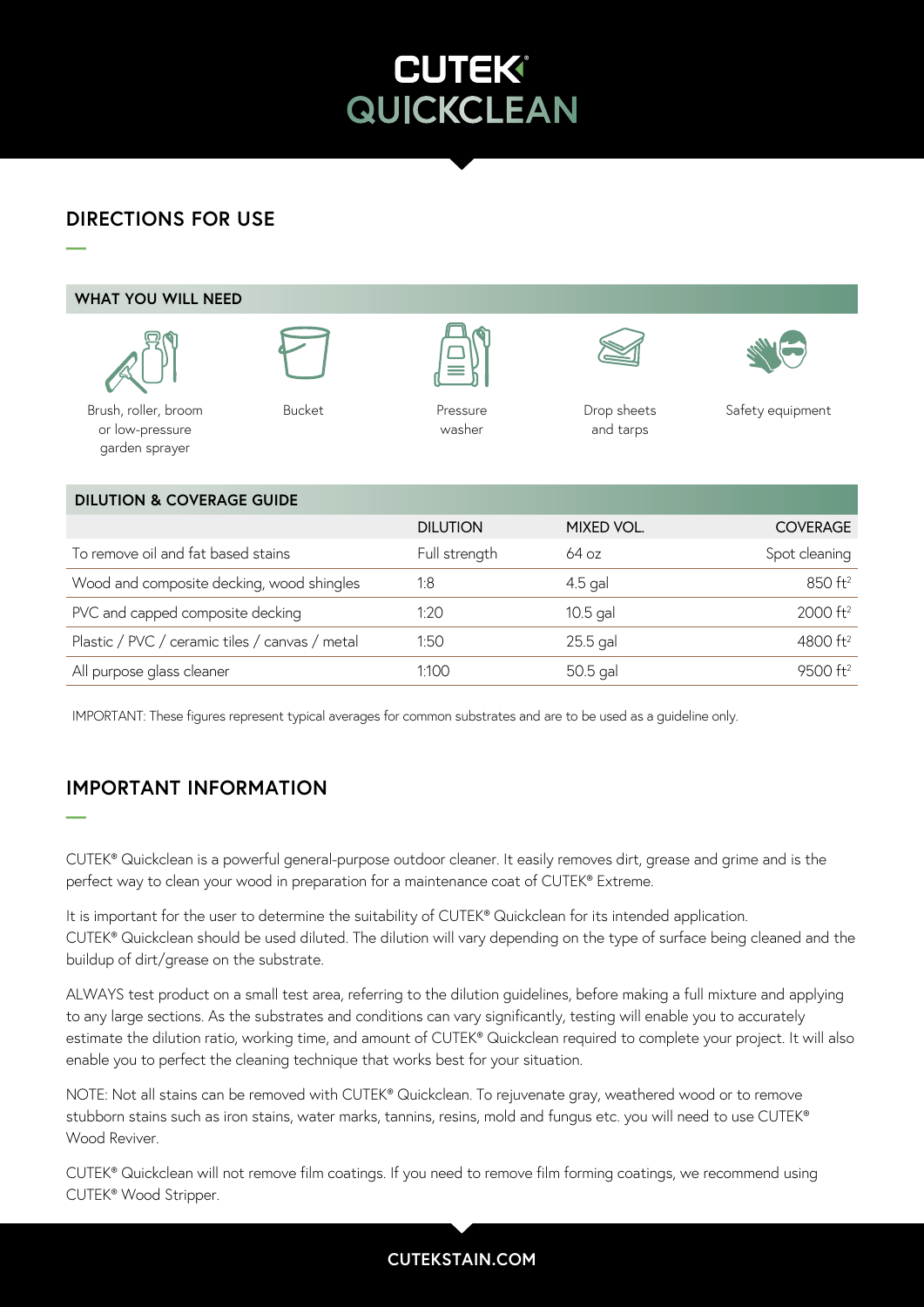### **PRECAUTIONS**

Before you begin to Prepare and Protect your wood, note the hazards and precautions on the product label and ensure that you have obtained and know how to use the correct safety equipment. CUTEK® Quickclean is a hazardous chemical. It is important to refer to the health and safety considerations listed in the Safety Data Sheet (SDS) prior to starting your project.

When using CUTEK® Quickclean all adjacent surfaces and vegetation must be adequately protected. It is also important to be aware of the potential for damaging wind drift into areas with cars or pedestrian traffic when rinsing. Water flush all equipment, vegetation, paths, concrete, asphalt and other adjacent surfaces before and after contact.

DO NOT SWALLOW

CUTEK® Quickclean will make surfaces slippery, DO NOT walk on the surface until it is dry.

#### A full list of precautions and the SDS is available at www.cutekstain.com.

#### **STEP 1> PREPARE**

**APPLICATION:** Dilute the CUTEK® Quickclean concentrate with water as required and complete a test patch to ensure that the dilution being used is effective in cleaning. Wet your substrate with water prior to applying CUTEK® Quickclean. Apply diluted CUTEK® Quickclean liberally with a brush, roller, broom or low-pressure garden sprayer.

Let CUTEK® Quickclean do the work by leaving it on the surface for 5 to 15 minutes depending on the severity of dirt/ soiling/grease. It may be necessary to scrub stubborn stains moderately with a stiff fibre brush.

**REMOVAL:** Rinse off thoroughly, using a pressure washer set to approximately 50 bar (750 p.s.i.) with a fan jet pattern.

CAUTION must be used to avoid damage to the wood fiber and 'furring up'. Adjust your cleaning process by reducing the pressure or your operating distance from the wood. DO NOT use "turbojets" on wood.

Rinse from the highest point and work down methodically using long even strokes in the direction of the grain.

Where pressure washing is not practical, rinse off with clean water from a bucket or a garden hose using a light scrubbing action with a stiff brush.

**CLEAN-UP:** Equipment may be cleaned with water. Ensure wash water is disposed of in accordance with local regulations.